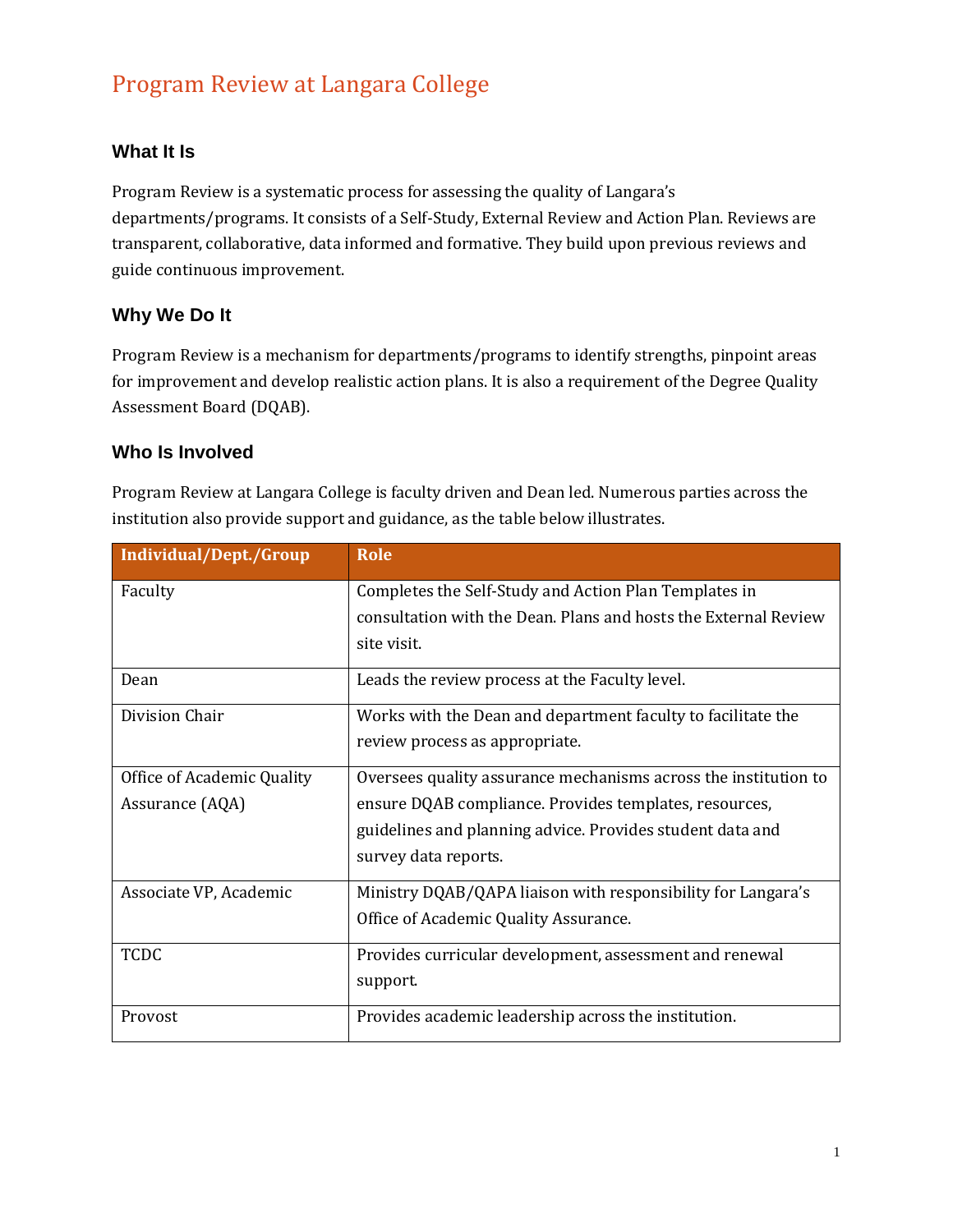# Program Review at Langara College

## **What Is Involved**

A review will take no more than 12 months from start (completing a Self-Study Template) to finish (submitting a completed Action Plan Template to the Office of Academic Quality Assurance). A breakdown of each step is provided below.

#### *Planning*

A multi-year Program Review schedule is available. Departments/programs – in consultation with the Dean - choose when in the academic year (September, January or May semester) they will work on completing their Self-Study Template. Departments/programs should inform the Office of Academic Quality at least one semester ahead of time so data gathering can commence.

During the planning stage, departments/programs complete a TCDC-provided Curriculum Needs Assessment to identify potential curriculum projects as well as the training and resources needed to complete them. This information guides program review preparations, contributes to Self-Study recommendations and informs the post-review curriculum projects that departments/programs – with guidance and support from TCDC - will implement as part of their Action Plans.

#### *Self-Study*

The Self-Study Template will take one semester to complete. The Department Chair, Coordinator or designate completing the Template will have one section of course release for that semester.

#### *External Review*

The department/program nominates an External Review Team to conduct the External Review. The Deans vet the nominees and select three people to form the Team. Two of the reviewers will be external to the College and possess subject-matter expertise as academics and/or members of the profession. The third person will be a Langara faculty member from a different department.

The External Review Team will review the completed Self-Study Template, participate in a day-long site visit, and complete an External Review Template by indicating if they validate the Self-Study's findings and recommendations.

The department/program undergoing review will lead the site visit and host the Team.

#### *Action Plan*

The Action Plan is a multi-year strategic plan for how the department/program will address recommendations arising from the Self-Study and External Review. The department/program completes an Action Plan Template in close collaboration with the Dean. Once a draft Plan is ready for review, the Department Chair/Coordinator meets with the Dean and Provost to discuss the department/program's multi-year goals and the resources required to attain those goals. The Provost also vets the completed Action Plan.